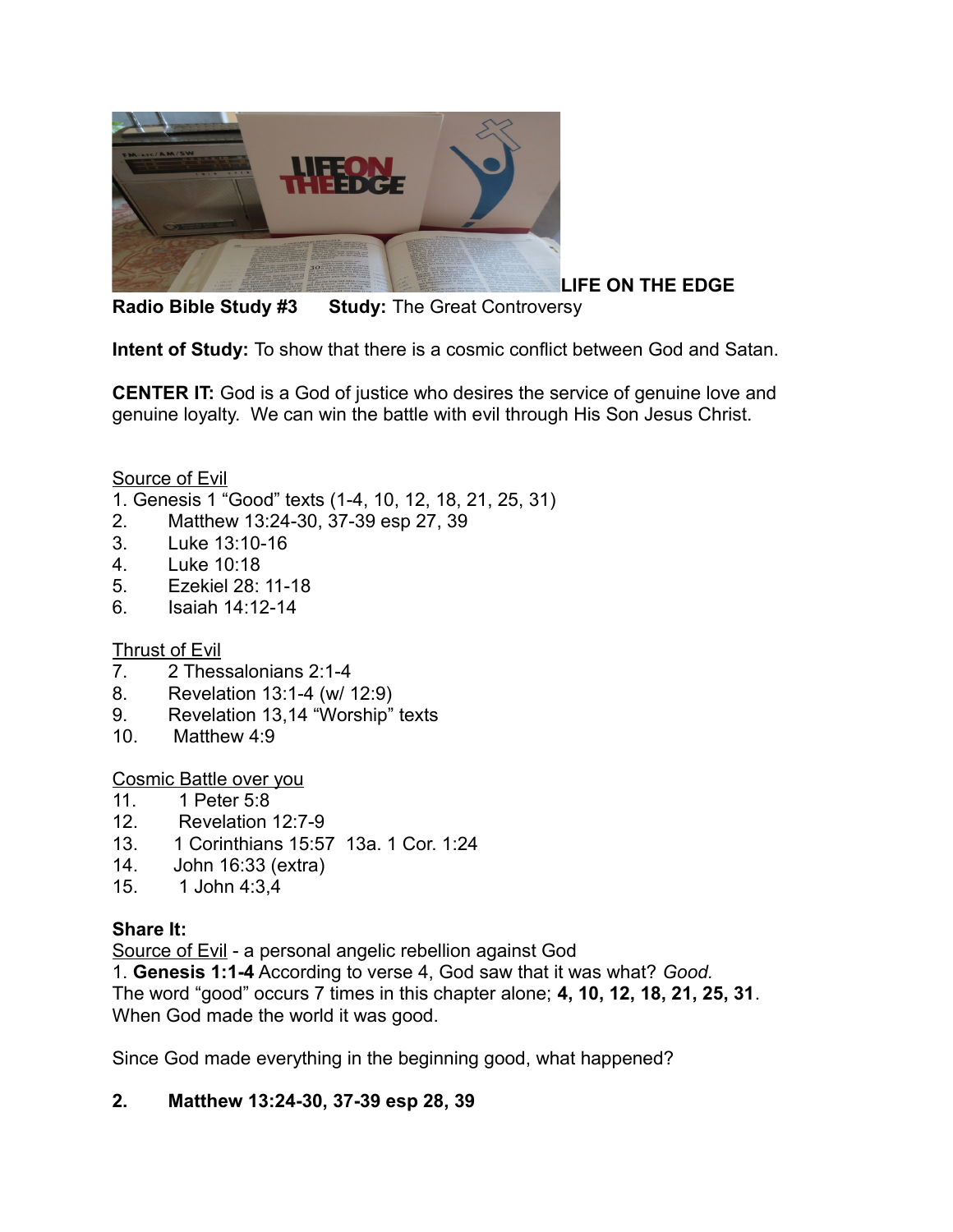(Parable: a simple story that illustrates a larger spiritual meaning)

Did Jesus take any responsibility for the bad seed? *No, He said, "An enemy has done this."* 

**DEVIL** 

## **3. Luke 13:10-16**

Did Jesus take any responsibility for the state of this woman? *No, He said, "Whom Satan has bound."*

Satan = enemy, adversary

Who is the devil? Who is Satan?

### 4. **Luke 10:18** Where did this enemy come from? *Heaven*.

Does the Bible tell us anything more about Satan? Yes, there are two primary references in the OT that show us behind the curtain or backstage.

### **5. Ezekiel 28:11-18**

King of Tyre was an earthly, evil man. In this symbolic vision, God takes Ezekiel behind the scenes of the King of Tyre's life to see who was controlling him, which was Satan. We know it is talking about Satan because it says he was in Eden, and he was the seal of perfection.

"Perfect" is used three times (12, 12, 15) - He was created perfect

- **14** "anointed cherub who covers" sanctuary language. The OT sanctuary consisted of three parts: courtyard, Holy Place, Most Holy Place. In the MHP there was a box, inside were the 10 commandments, the box had a lid, on the lid were two angel figurines that symbolize the angels that stand beside God in heaven. By saying the "anointed cherub who covers" God was telling Ezekiel that this angel dwelt in the immediate presence of God's throne.
- **15** Iniquity was found in you
- **16** "trading" = to gossip
- **17** Does God take any responsibility for this corruption? No, he says, "*Your heart, You, You, You."*

Does the Bible tell us anything more about how this change happened?

### **6. Isaiah 14:12-14**

"Lucifer" = morning star

- **13** "I" is the foundation of sIn, sin originated in self-seeking. Lucifer wanted to be more than what God had appointed him to be.
- **12** How did Lucifer become Satan? *He fell.*
- *\**Show all 11 references to upward motion: ascend, Heaven, exalt, above, stars, mount, North, ascend, heights, clouds, high. Satan says, 11 times, I want to go up. "Sit on the mount of congregation" = I want to sit on God's throne.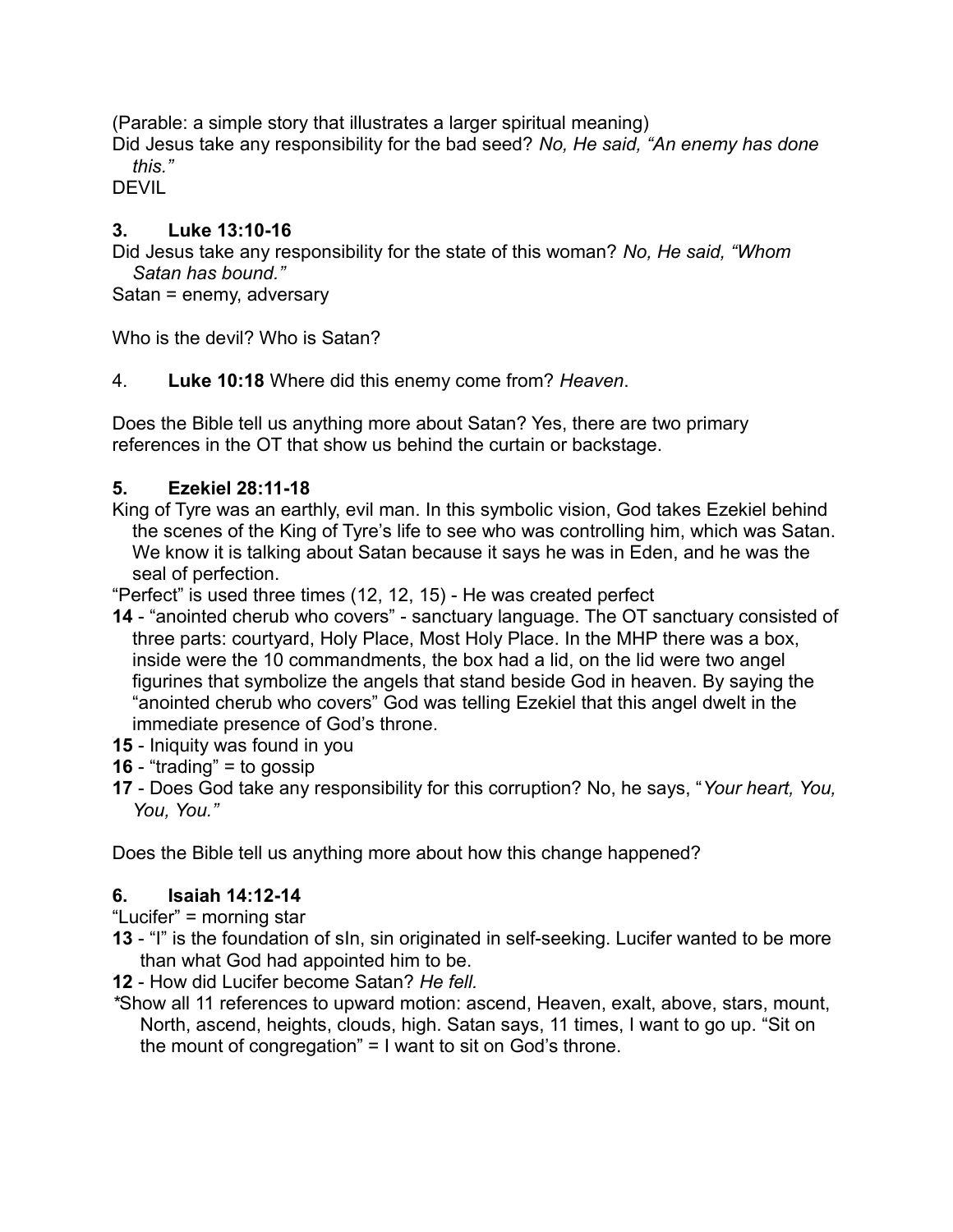- The Bible fingers a personal angelic rebellion against God as the origin of evil and suffering.
- \*Illustration: Let me illustrate how this happened. Some people say, "Why did God create this being if He knew he would rebel?" Imagine if a gunman were to come into this auditorium right now and tell us all to stand up or we would be killed, we would stand. If he told us to spin around and bark like dogs, we would spin and bark, etc. What if that same gunman pointed that same gun at you and said, "I want you to love me with all your heart or I will kill you." Could you love him? No, because love and loyalty cannot be forced. No one can love on command. On your wedding day, "I do" is so important and beautiful because, "I don't" is an option. God created Lucifer with free will, the ability to choose to serve, to choose to love, to choose to be loyal or to choose not to.

Thrust of Evil - Satan wants that which he never deserves, the worship that is due only to God

7. **2 Thessalonians 2:1-4** The figure revealed in verses 3, 4 is what the Bible calls, "the antichrist." Don't get confused or overwhelmed by this mention of the antichrist because we will have a whole study on it, but just notice that the antichrist acts a lot like Satan.

**4** - What does he do - *Exalts himself*

Who does he pretend to be? *God*

 Why? *The longing desire of Satan's rebellious heart is to receive worship and honor which he is not due. The text here says that he will do it through this antichrist figure.*

Revelation 13 is the antichrist chapter in the book of Revelation. Let's go there and see more about this antichrist and his role.

Symbolic representation of the antichrist himself.

- 8. **Revelation 13:1-4** (12:9 Dragon is Satan) the way that the dragon is worshipped is by people worshipping the beast. The antichrist is Satan's frontman to receive worship.
- \*Illustration: Would anyone worship the devil as the devil? *Only a few.* Does the devil know that? *Yes.* So the devil has to receive worship by deception.
- 9. **Revelation 13:4,8,12,15; 14:7,9,11** "Worship" These two chapters are the pivotal chapters for Christians living in the end times and worship seems to be the center.

Let's see how badly Satan wants to be worshipped.

10. **Matthew 4:9** - Matthew 4:1-11 is the devil tempting Jesus in the wilderness The created asks the creator to worship him.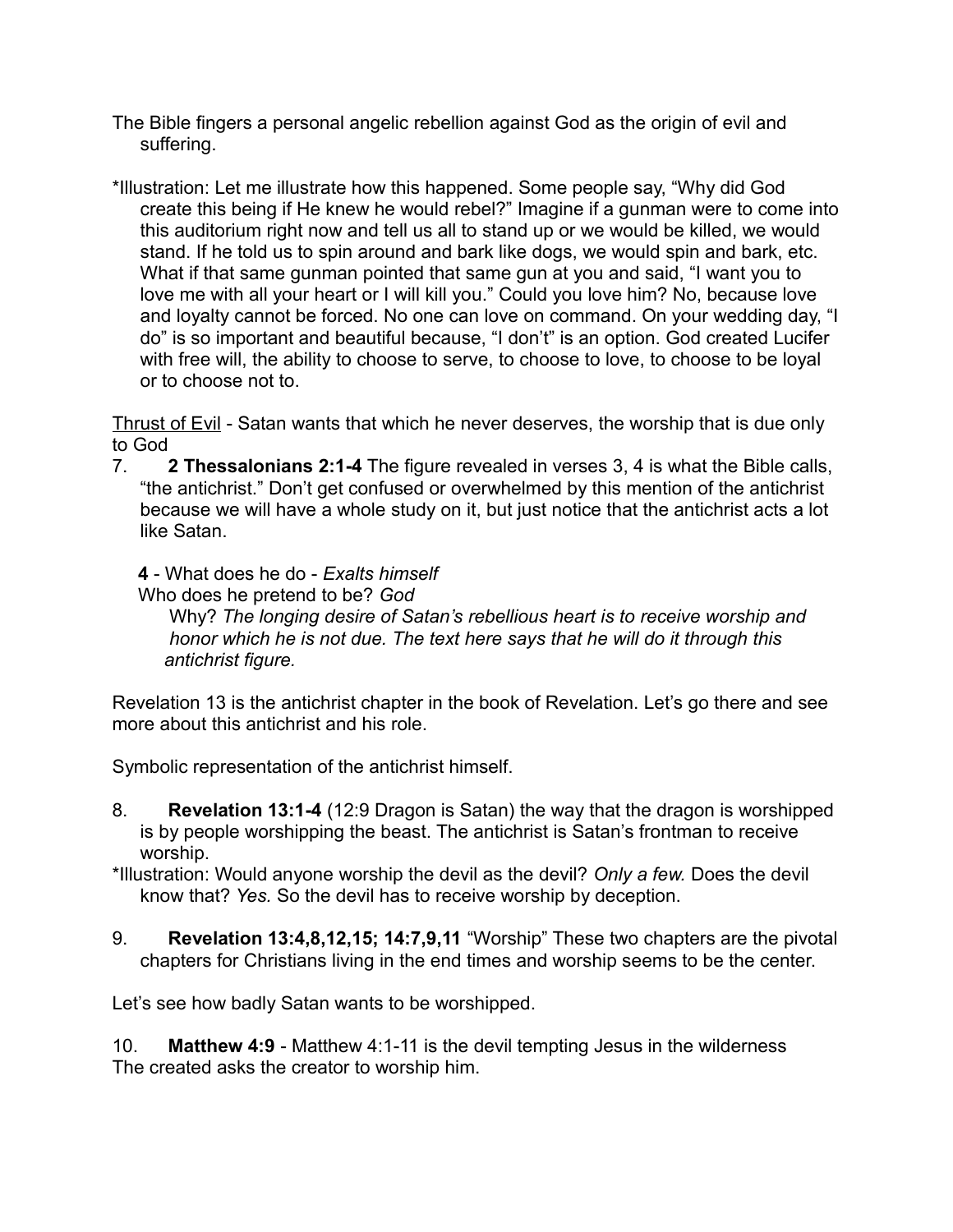The real issue of the problem of evil is not death, disease, murder, rape, etc. these are all symptoms of the real issue: the conflict between God and Satan over who is the rightful ruler of the world.

\*If evil could be explained it could be excused.

Cosmic Battle over you

### **Eden-to-Eden Genesis 1,2 --> Revelation 21,22**

Genesis 1,2 Perfect God, in perfect communion with a perfect people in a perfect environment.

Revelation 21,22 Perfect God, in perfect communion with a perfect people in a perfect environment.

All that is between Genesis 2 and Revelation 21 is God trying to bring His people back to perfection. Revelation 22:4 "They shall see His face." Adam and Eve saw His face in the first Eden, God will bring back that face-to-face communication.

- *11.* **1 Peter 5:8** The devil is playing for keeps
- *12.* **Revelation 12:7-9** The forces of evil are fighting the forces of righteousness. This battle is raging over the lives of men and women on this earth. This battle is raging over you!
- *13.* **1 Corinthians 15:57** The only way for us to have victory in this battle with evil is to cling to Jesus. He is our strength to overcome the devil/satan.
- *14.* **John 16:33** (extra text) It is no mystery to every one of us that there is tribulation in this world. There are unexplainable circumstances in our lives that we want to blame on someone. But that someone must never be God. He promises us peace in the middle of our tribulation!
- *15.* **1 John 4:4** Christ has overcome the world and the forces of evil for us. We must rely on Him to keep us safe from the devil/satan.

**Appeals:** Is it your desire to overcome all that you know to be evil in your life? Have you been struggling with all that is evil in this world? What would keep you from allowing Jesus to make you victorious in your life?

Based on what we've learned today, God's question for you is, do you want to be turned from darkness to light, do you want your eyes to be opened, do you want the forgiveness of sins so you can be with Him for eternity?